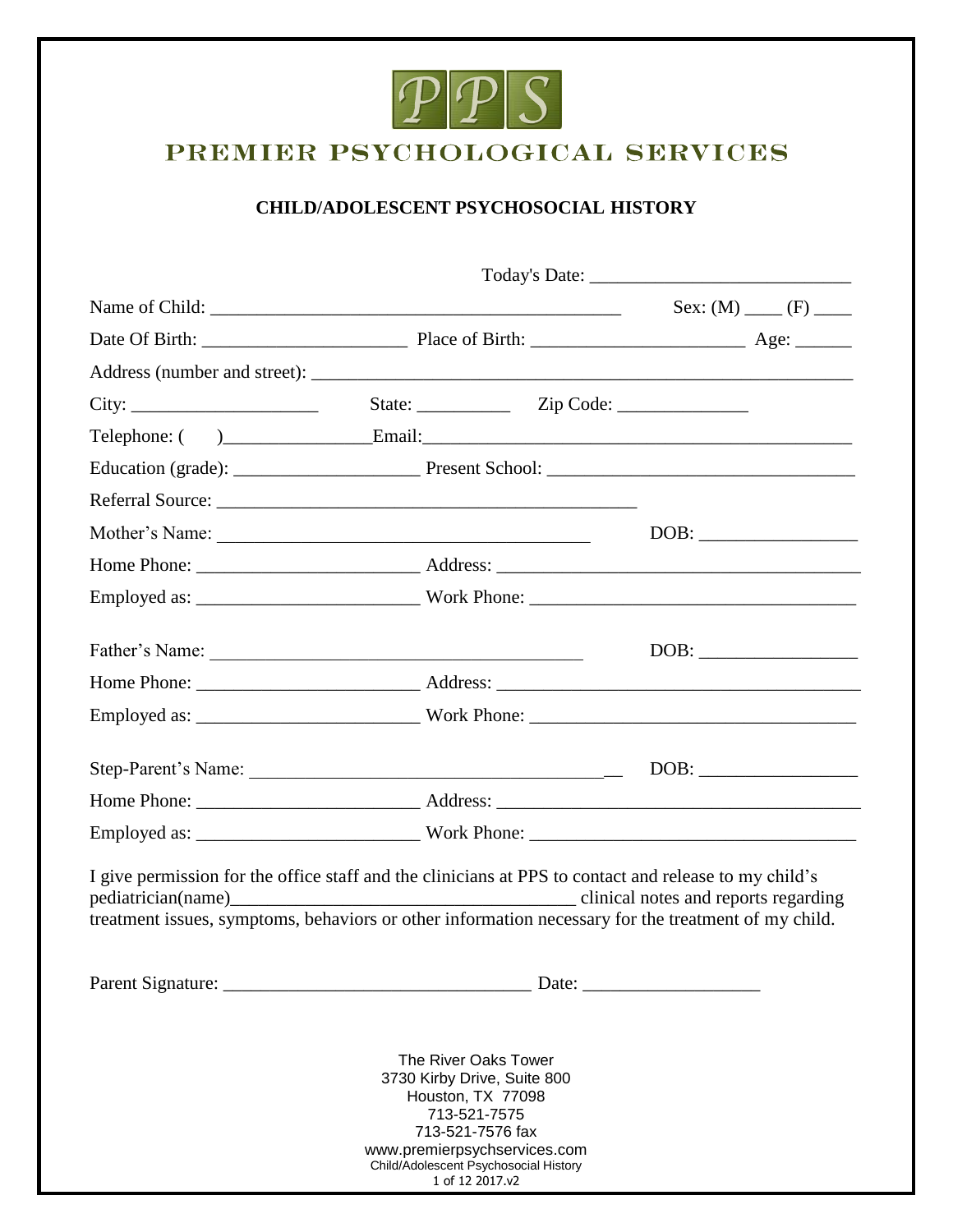## **CHIEF COMPLAINT**

**Presenting Problems**: (check all that apply)

| $\equiv$ Very unhappy                 | __ Impulsive                                                                                                                                                                                             | $\equiv$ Fire-setting |  |
|---------------------------------------|----------------------------------------------------------------------------------------------------------------------------------------------------------------------------------------------------------|-----------------------|--|
| Irritable                             | Stubborn                                                                                                                                                                                                 | $\equiv$ Stealing     |  |
| Temper outbursts                      | Disobedient                                                                                                                                                                                              | Lying                 |  |
| Withdrawn                             | Infantile                                                                                                                                                                                                | __ Sexual trouble     |  |
| __ Daydreaming                        | __ Mean to others                                                                                                                                                                                        | __ School performance |  |
| Fearful                               | __ Destructive                                                                                                                                                                                           | Truancy               |  |
| $\equiv$ Clumsy                       | Trouble with the law                                                                                                                                                                                     | $\_\_\_\$ Bed-wetting |  |
| Overactive                            | ____ Running away                                                                                                                                                                                        | __ Soiled pants       |  |
| Slow                                  | __ Self-mutilating                                                                                                                                                                                       | __ Eating problems    |  |
| __ Short attention span               | __ Head banging                                                                                                                                                                                          | __ Sleeping problems  |  |
| __ Distractible                       | $\_\_\$ Rocking                                                                                                                                                                                          | $\equiv$ Sickly       |  |
| <b>Lacks</b> initiative               | $\equiv$ Shy                                                                                                                                                                                             | __ Tobacco use        |  |
| __ Undependable                       | __ Strange behavior                                                                                                                                                                                      | Alcohol use           |  |
| Peer conflict                         | ___ Strange thoughts                                                                                                                                                                                     | __Learning problems   |  |
| $\qquad$ Phobic                       | __ Suicide talk                                                                                                                                                                                          |                       |  |
| __ Dependency on illegal,             |                                                                                                                                                                                                          |                       |  |
| prescribed, or over the counter drugs |                                                                                                                                                                                                          |                       |  |
|                                       |                                                                                                                                                                                                          |                       |  |
| Explain:                              |                                                                                                                                                                                                          |                       |  |
|                                       |                                                                                                                                                                                                          |                       |  |
|                                       | Problems perceived to be: _____ very serious _____ serious _____ not serious                                                                                                                             |                       |  |
|                                       |                                                                                                                                                                                                          |                       |  |
|                                       |                                                                                                                                                                                                          |                       |  |
|                                       |                                                                                                                                                                                                          |                       |  |
|                                       |                                                                                                                                                                                                          |                       |  |
|                                       |                                                                                                                                                                                                          |                       |  |
|                                       |                                                                                                                                                                                                          |                       |  |
|                                       |                                                                                                                                                                                                          |                       |  |
|                                       |                                                                                                                                                                                                          |                       |  |
|                                       |                                                                                                                                                                                                          |                       |  |
|                                       |                                                                                                                                                                                                          |                       |  |
|                                       | The River Oaks Tower<br>3730 Kirby Drive, Suite 800<br>Houston, TX 77098<br>713-521-7575<br>713-521-7576 fax<br>www.premierpsychservices.com<br>Child/Adolescent Psychosocial History<br>2 of 12 2017.v2 |                       |  |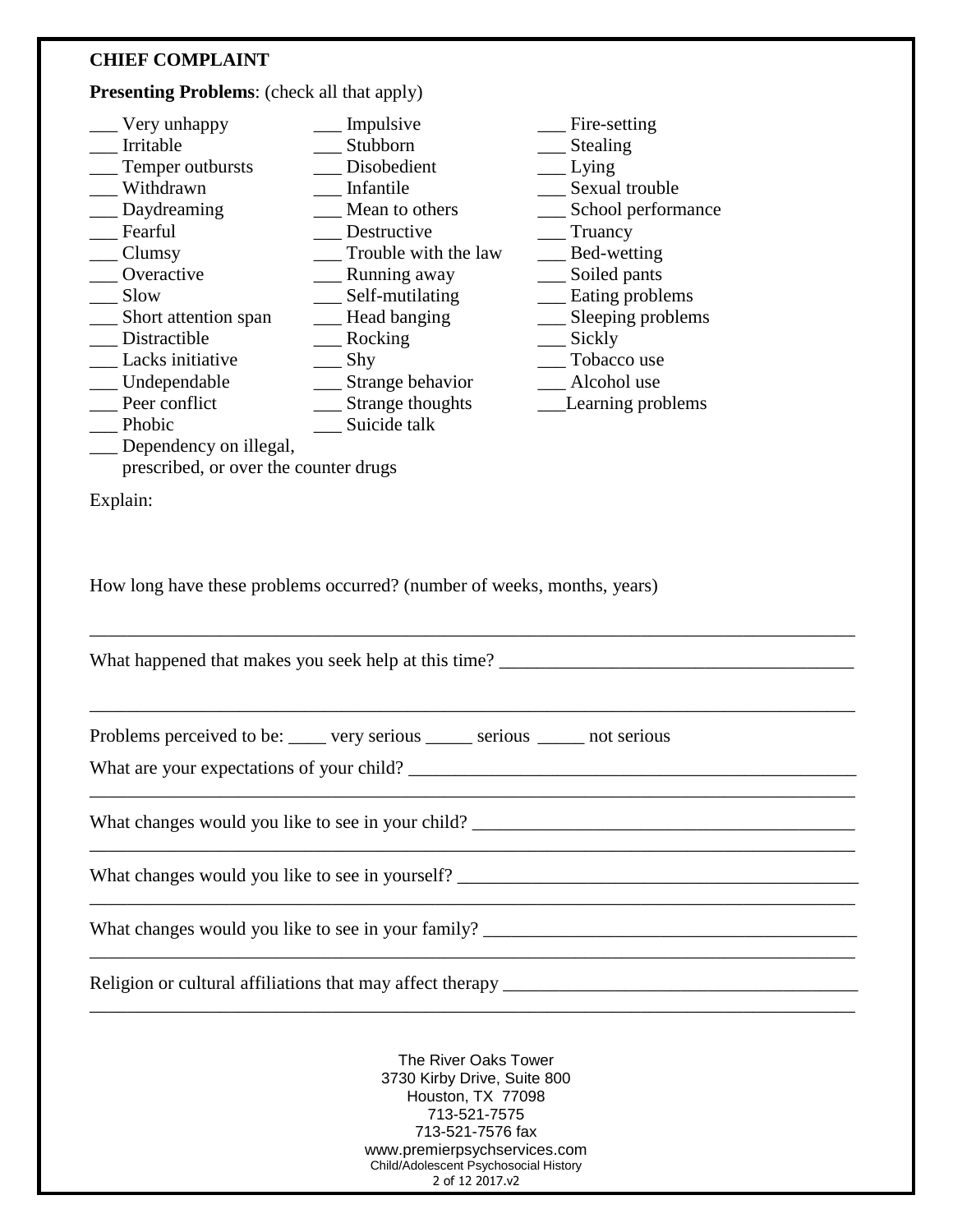## **PSYCHOSOCIAL HISTORY**

| <b>Current Family Situation:</b>          |                                                                                                                       |                                                                                                                                                      |                                                                         |                                         |
|-------------------------------------------|-----------------------------------------------------------------------------------------------------------------------|------------------------------------------------------------------------------------------------------------------------------------------------------|-------------------------------------------------------------------------|-----------------------------------------|
| Mother – Relationship to child:           |                                                                                                                       | __ natural parent<br>$\equiv$ stepparent                                                                                                             |                                                                         | $\equiv$ relative<br>__ adoptive parent |
| Occupation:                               |                                                                                                                       |                                                                                                                                                      |                                                                         |                                         |
| Education:                                |                                                                                                                       |                                                                                                                                                      |                                                                         |                                         |
| Birthplace:                               |                                                                                                                       |                                                                                                                                                      |                                                                         |                                         |
| Age:<br>and the control of the control of |                                                                                                                       |                                                                                                                                                      |                                                                         |                                         |
| Father – Relationship to child:           |                                                                                                                       | __ natural parent<br>$\equiv$ stepparent                                                                                                             |                                                                         | __ relative<br>__ adoptive parent       |
| Occupation:                               | <u> 1989 - Johann Harry Harry Harry Harry Harry Harry Harry Harry Harry Harry Harry Harry Harry Harry Harry Harry</u> |                                                                                                                                                      |                                                                         |                                         |
| Education:                                | <u> 2000 - Jan James James Barbara, president populari est</u>                                                        |                                                                                                                                                      |                                                                         |                                         |
| Birthplace:                               |                                                                                                                       |                                                                                                                                                      |                                                                         |                                         |
| Age:                                      |                                                                                                                       |                                                                                                                                                      |                                                                         |                                         |
| <b>Marital History of Parents:</b>        |                                                                                                                       |                                                                                                                                                      |                                                                         |                                         |
| <b>Natural Parents:</b>                   | _ married<br>separated<br>$\equiv$ divorced                                                                           | when $\frac{1}{\sqrt{1-\frac{1}{2}}\cdot\frac{1}{\sqrt{1-\frac{1}{2}}}}$<br>when $\frac{1}{\sqrt{1-\frac{1}{2}}\cdot\frac{1}{\sqrt{1-\frac{1}{2}}}}$ |                                                                         |                                         |
| Stepparents:                              | deceased<br>married<br>_ married                                                                                      | when $\frac{1}{\sqrt{1-\frac{1}{2}}\left\vert \frac{1}{2}+1\right\vert }$<br>when $\frac{1}{\sqrt{1-\frac{1}{2}}\cdot\frac{1}{2}}$                   | Mother or Father                                                        |                                         |
| If child is adopted:                      |                                                                                                                       |                                                                                                                                                      |                                                                         |                                         |
|                                           |                                                                                                                       |                                                                                                                                                      |                                                                         |                                         |
|                                           |                                                                                                                       |                                                                                                                                                      |                                                                         |                                         |
|                                           |                                                                                                                       |                                                                                                                                                      |                                                                         |                                         |
|                                           |                                                                                                                       |                                                                                                                                                      |                                                                         |                                         |
|                                           |                                                                                                                       |                                                                                                                                                      |                                                                         | What has the child been told?           |
|                                           |                                                                                                                       |                                                                                                                                                      | The River Oaks Tower<br>3730 Kirby Drive, Suite 800<br>Houston TY 77008 |                                         |

Houston, TX 77098 713-521-7575 713-521-7576 fax www.premierpsychservices.com Child/Adolescent Psychosocial History 3 of 12 2017.v2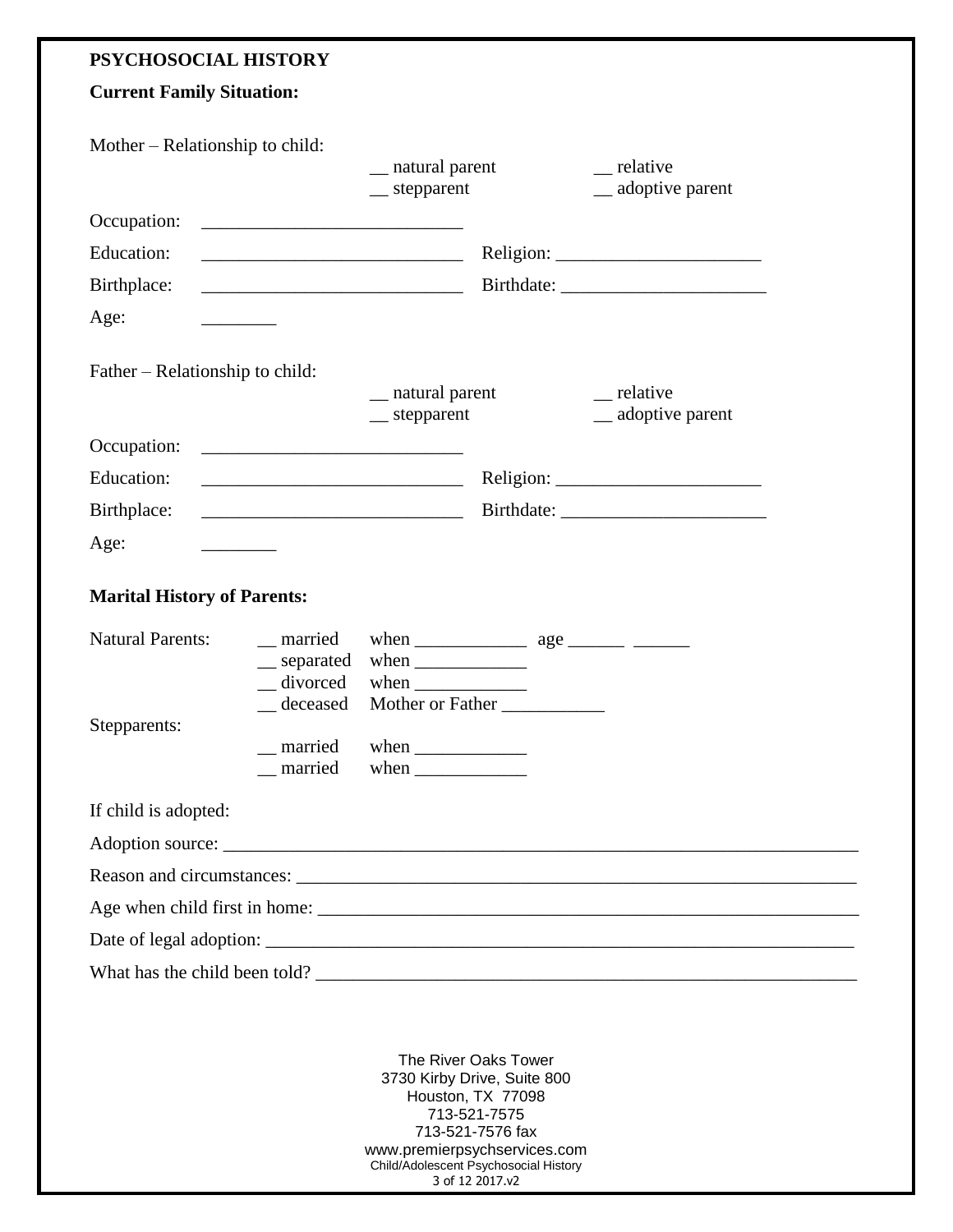| <b>Living Arrangements:</b>                                                                 | Places | Dates |
|---------------------------------------------------------------------------------------------|--------|-------|
| Number of moves in child's life                                                             |        |       |
| Present Home __ renting ___ buying<br>house _____ apartment                                 |        |       |
|                                                                                             |        |       |
|                                                                                             |        |       |
| If no, how long has he/she had own room?                                                    |        |       |
| Was the child ever placed, boarded, or lived away from the family? $\Gamma$ Yes $\Gamma$ No |        |       |
| What are the major family stresses at the present time, if any?                             |        |       |

### **Brothers and Sisters:** (indicate if step-brothers or step-sisters)

| Name         | Age | Sex | School or<br>Occupation | Grade home | Present Living at | Use drugs<br>or alcohol drug abuse<br>(yes or no) (yes or no) (yes or no) | Treated for |
|--------------|-----|-----|-------------------------|------------|-------------------|---------------------------------------------------------------------------|-------------|
|              |     |     |                         |            |                   |                                                                           |             |
| $\mathsf{2}$ |     |     |                         |            |                   |                                                                           |             |
| 3.           |     |     |                         |            |                   |                                                                           |             |
| <b>4.</b>    |     |     |                         |            |                   |                                                                           |             |
| 5.           |     |     |                         |            |                   |                                                                           |             |
| 6.           |     |     |                         |            |                   |                                                                           |             |

List all other extended family members by their relation to the patient who have drug and/or alcohol problems (legal or illegal), history of depression, self-destructive behavior, or legal problems.

| $1.$ $\frac{1}{2}$ $\frac{1}{2}$ $\frac{1}{2}$ $\frac{1}{2}$ $\frac{1}{2}$ $\frac{1}{2}$ $\frac{1}{2}$ $\frac{1}{2}$ $\frac{1}{2}$ $\frac{1}{2}$ $\frac{1}{2}$ $\frac{1}{2}$ $\frac{1}{2}$ $\frac{1}{2}$ $\frac{1}{2}$ $\frac{1}{2}$ $\frac{1}{2}$ $\frac{1}{2}$ $\frac{1}{2}$ $\frac{1}{2}$ $\frac{1}{2}$ $\frac{1}{$ |
|------------------------------------------------------------------------------------------------------------------------------------------------------------------------------------------------------------------------------------------------------------------------------------------------------------------------|
| 2. $\overline{\phantom{a}1}$                                                                                                                                                                                                                                                                                           |
|                                                                                                                                                                                                                                                                                                                        |
|                                                                                                                                                                                                                                                                                                                        |
| 5.                                                                                                                                                                                                                                                                                                                     |
|                                                                                                                                                                                                                                                                                                                        |

Others living in the home (and their relationship):

1. \_\_\_\_\_\_\_\_\_\_\_\_\_\_\_\_\_\_\_\_\_\_\_\_\_\_\_\_\_\_\_\_\_\_\_\_\_\_\_\_ 2. \_\_\_\_\_\_\_\_\_\_\_\_\_\_\_\_\_\_\_\_\_\_\_\_\_\_\_\_\_\_\_\_\_\_\_\_\_\_\_\_

> The River Oaks Tower 3730 Kirby Drive, Suite 800 Houston, TX 77098 713-521-7575 713-521-7576 fax www.premierpsychservices.com Child/Adolescent Psychosocial History 4 of 12 2017.v2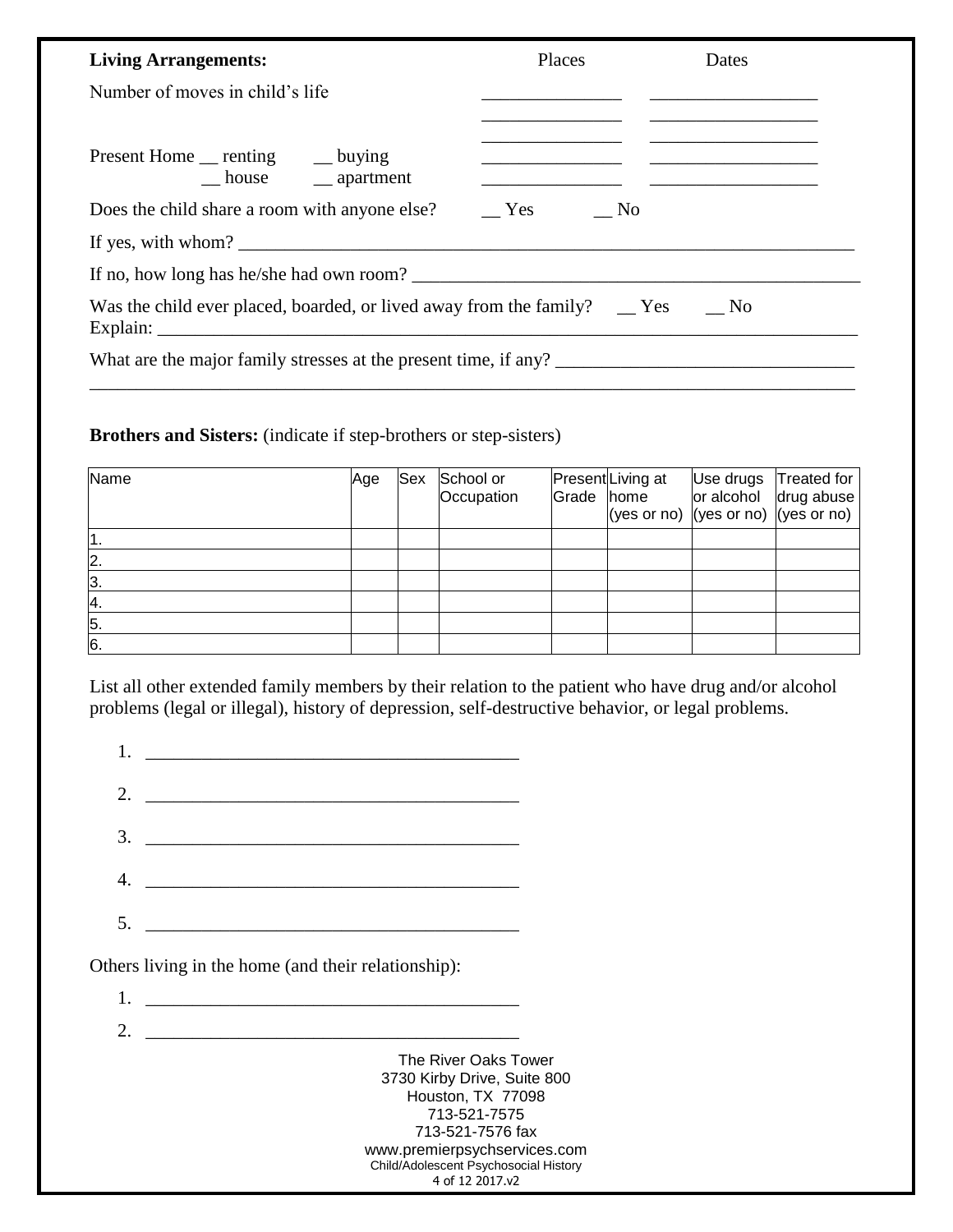## **Health of Family Members**: (excluding patient)

| Name          | to child | RelationshipType of illness | When occurred | Length of<br>illness |
|---------------|----------|-----------------------------|---------------|----------------------|
|               |          |                             |               |                      |
| $\mathbf{2}$  |          |                             |               |                      |
| 13.           |          |                             |               |                      |
| <sup>4.</sup> |          |                             |               |                      |

Does or did any member of the child's family have any problems with:

| reading                  | $\frac{1}{2}$ spelling | math | speech |
|--------------------------|------------------------|------|--------|
| (If yes, please explain) |                        |      |        |

| Is there any history in the child's family of:       |  |               |
|------------------------------------------------------|--|---------------|
| mental illness _______ epilepsy ______ birth defects |  | schizophrenia |
| (If yes, please explain)                             |  |               |

**Child Health Information:** Note all health problems the child has <u>had or has now</u>.

|                               | <b>AGE</b> |                           | <b>AGE</b> |
|-------------------------------|------------|---------------------------|------------|
| High fevers                   |            | Dental problems           |            |
| Pneumonia                     |            | _ Weight problems         |            |
| Flu                           |            | _Allergies                |            |
| Encephalitis                  |            | Skin problems             |            |
| Meningitis                    |            | Asthma                    |            |
| Convulsions                   |            | Headaches                 |            |
| Unconsciousness               |            | Stomach problems          |            |
| Concussions                   |            | $\_\$ Accident-prone      |            |
| Head injury                   |            | Anemia                    |            |
| Fainting                      |            | -High or low blood press. |            |
| <b>Dizziness</b>              |            | _ Sinus problems          |            |
| Tonsils out                   |            | - Heart problems          |            |
| Vision problems               |            | $\equiv$ Hyperactivity    |            |
| Hearing problems              |            | Other illnesses (explain) |            |
| Earaches                      |            |                           |            |
| Infectious diseases (explain) |            |                           |            |

Has the child ever been hospitalized? \_\_\_ Yes \_\_\_ No

|  |  | (If yes, please explain) |  |  |
|--|--|--------------------------|--|--|
|  |  |                          |  |  |

(If yes, piease exp

Age How Long Reason

The River Oaks Tower 3730 Kirby Drive, Suite 800 Houston, TX 77098 713-521-7575 713-521-7576 fax www.premierpsychservices.com Child/Adolescent Psychosocial History 5 of 12 2017.v2

\_\_\_\_\_\_\_ \_\_\_\_\_\_\_\_\_\_\_\_\_\_\_ \_\_\_\_\_\_\_\_\_\_\_\_\_\_\_\_\_\_\_\_\_\_\_\_\_\_\_\_\_\_\_\_\_\_\_\_\_\_\_\_\_\_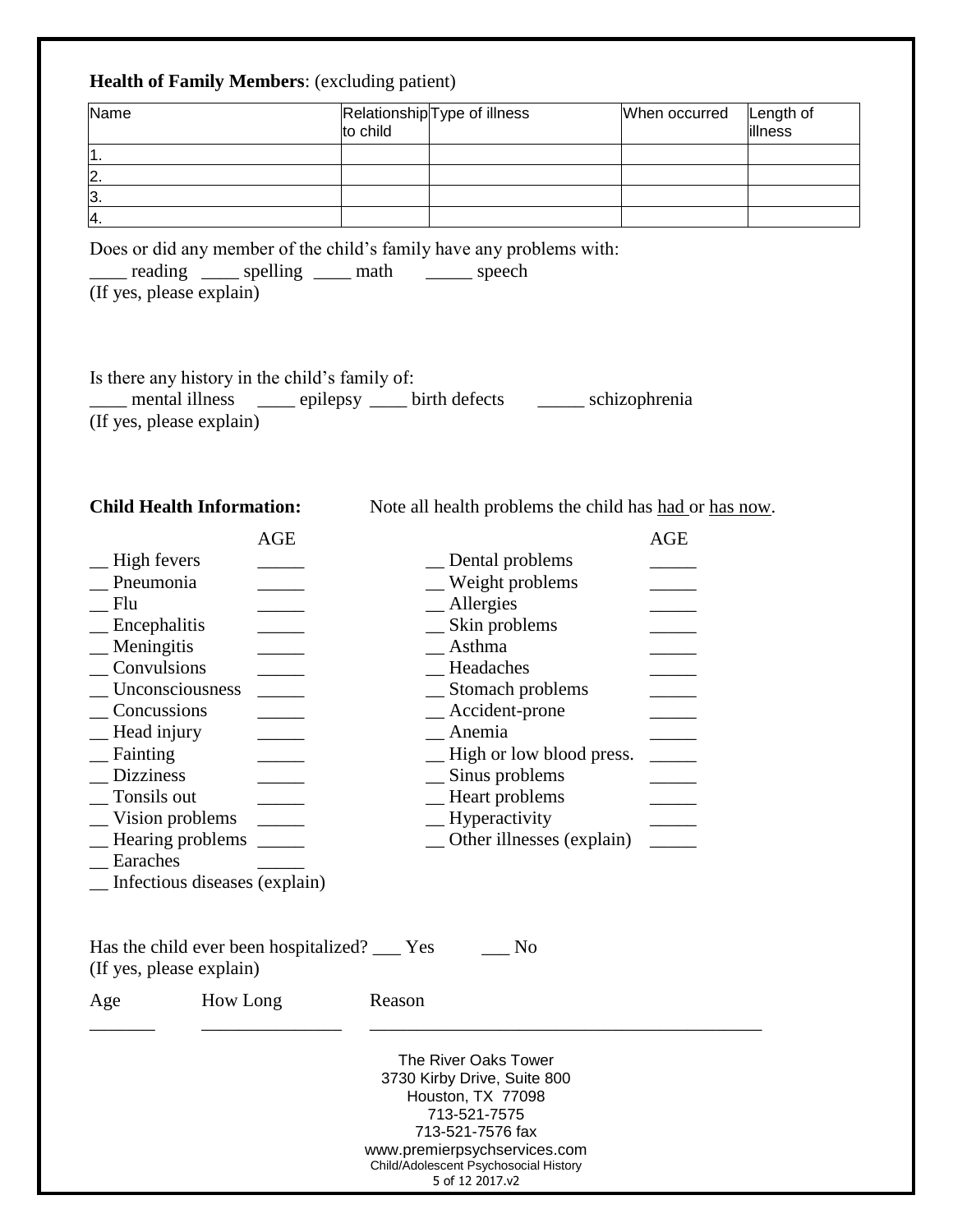|                               | Has child ever been seen by a medical specialist? _____ Yes ______ No                         |  |
|-------------------------------|-----------------------------------------------------------------------------------------------|--|
| Age                           | How Long Reason                                                                               |  |
|                               | Has child ever taken, or is he/she taking presently, any prescribed medications? __ Yes __ No |  |
| Age                           | How Long Reason                                                                               |  |
|                               |                                                                                               |  |
|                               |                                                                                               |  |
| <b>Developmental History:</b> |                                                                                               |  |
|                               |                                                                                               |  |
|                               | Normal pregnancy? ___ Yes ____ No<br>If mother ill or upset during pregnancy, please explain: |  |
|                               |                                                                                               |  |
|                               |                                                                                               |  |
|                               |                                                                                               |  |
|                               | Paternal support and acceptance: (explain)                                                    |  |
|                               |                                                                                               |  |
| $BIRTH-$                      |                                                                                               |  |
|                               | Full term: ________ Yes _______ No                                                            |  |
|                               |                                                                                               |  |
|                               |                                                                                               |  |
|                               | Birth weight: ______ lbs. _____ oz.                                                           |  |
| Type of delivery:             | __ spontaneous<br>_ with instruments<br>$\equiv$ cesarean                                     |  |
|                               | head first<br>$\equiv$ breech                                                                 |  |
|                               | Was it necessary to give the infant oxygen? ___ Yes ___ No If yes, how long? ____             |  |
|                               | Did infant require blood transfusion?<br>$\mathbf{Yes}$<br>$\_\_$ No                          |  |
|                               |                                                                                               |  |
|                               | $\sim$ No                                                                                     |  |
|                               | Physical condition of infant at birth:                                                        |  |
| (If yes, explain)             | anorexia<br>Yes<br>No<br>Yes<br>N <sub>o</sub><br>trauma                                      |  |
|                               | other complications<br>$\equiv$ Yes<br>No                                                     |  |
|                               | The River Oaks Tower                                                                          |  |
|                               | 3730 Kirby Drive, Suite 800<br>Houston, TX 77098                                              |  |
|                               |                                                                                               |  |
|                               | 713-521-7575                                                                                  |  |
|                               | 713-521-7576 fax<br>www.premierpsychservices.com                                              |  |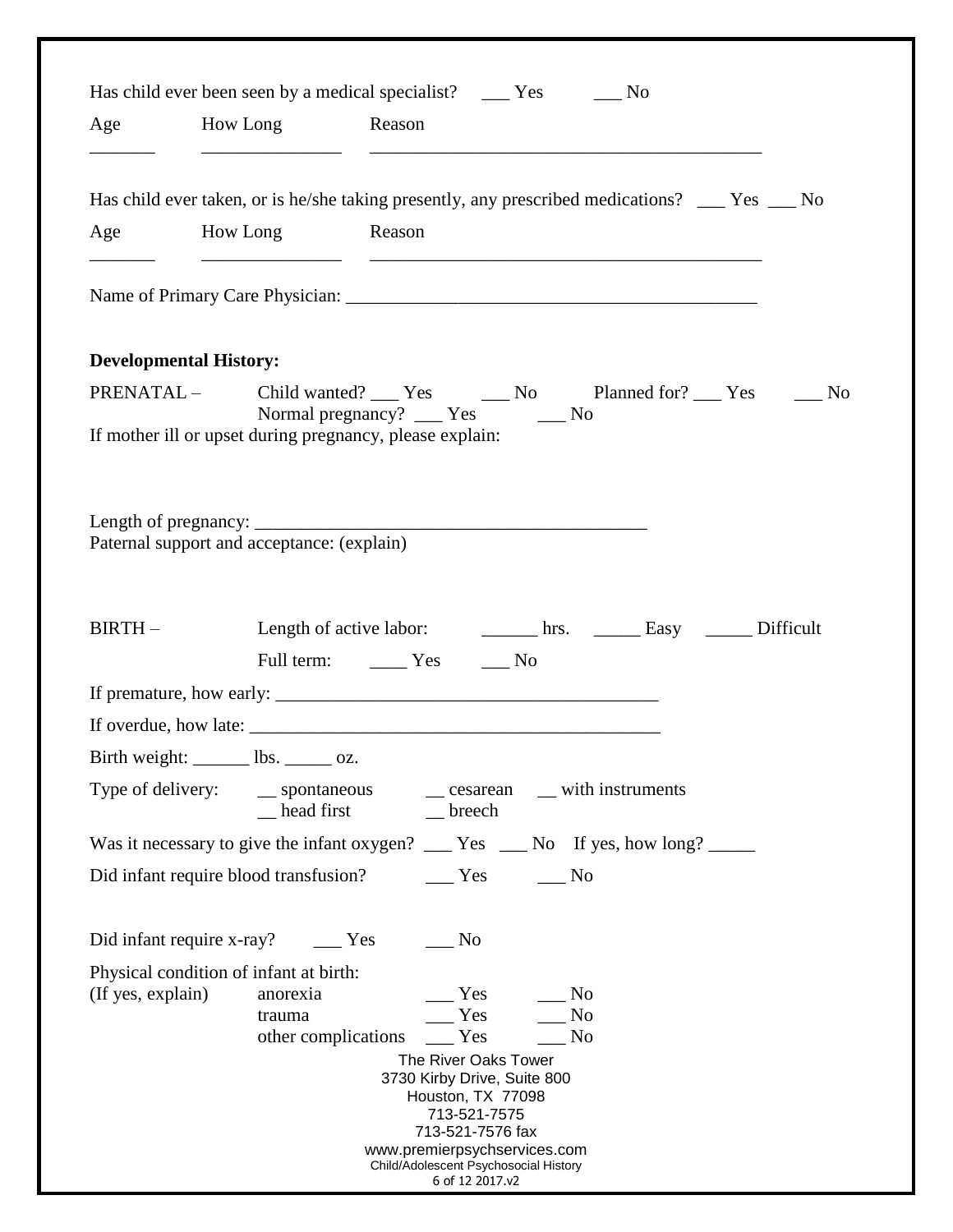| Did mother use/abuse alcohol/drugs during pregnancy? _______ Yes                                                                    |                                                                                         |                                                                                                                                                                                                          |                                                                                                                                                                                    | $\_\_$ No                                                                                                       |
|-------------------------------------------------------------------------------------------------------------------------------------|-----------------------------------------------------------------------------------------|----------------------------------------------------------------------------------------------------------------------------------------------------------------------------------------------------------|------------------------------------------------------------------------------------------------------------------------------------------------------------------------------------|-----------------------------------------------------------------------------------------------------------------|
| <b>NEWBORN PERIOD -</b><br>Irritability<br>Vomiting<br>Difficulty breathing<br>Difficulty sleeping<br>Colic<br>Was child breast-fed | Convulsions/twitching<br>Normal weight gain                                             | Yes<br>$\mathbf{Yes}$<br>$\equiv$ Yes<br>$\equiv$ Yes<br>$\equiv$ Yes<br>$\mathbf{Yes}$<br>Yes<br>Yes                                                                                                    | $\mathbf{N}\mathbf{o}$<br>$\mathbf{N}\mathbf{o}$<br>$\mathbf{N}\mathbf{o}$<br>$\sqrt{N}$<br>$\equiv$ No<br>N <sub>0</sub><br>$\overline{\phantom{1}}$ No<br>$\mathbf{N}\mathbf{o}$ | How Long?<br><u> 1980 - Johann John Stone, markin fizikar (</u><br>the control of the control of the control of |
| <b>DEVELOPMENTAL MILESTONES</b> - Age at which child:                                                                               |                                                                                         |                                                                                                                                                                                                          |                                                                                                                                                                                    |                                                                                                                 |
|                                                                                                                                     |                                                                                         |                                                                                                                                                                                                          |                                                                                                                                                                                    |                                                                                                                 |
|                                                                                                                                     |                                                                                         |                                                                                                                                                                                                          |                                                                                                                                                                                    |                                                                                                                 |
|                                                                                                                                     |                                                                                         |                                                                                                                                                                                                          |                                                                                                                                                                                    |                                                                                                                 |
| Describe the manner in which toilet training was accomplished:                                                                      |                                                                                         |                                                                                                                                                                                                          |                                                                                                                                                                                    |                                                                                                                 |
| Relationship to siblings and peers:<br>Describe special habits, fears, or idiosyncrasies of the child:                              | ____ individual play ____ group play<br>_____ competitive<br>leadership role a follower |                                                                                                                                                                                                          | _____ cooperative                                                                                                                                                                  |                                                                                                                 |
| <b>Educational History:</b>                                                                                                         |                                                                                         |                                                                                                                                                                                                          |                                                                                                                                                                                    |                                                                                                                 |
| Name of School                                                                                                                      | City/State                                                                              | Dates Attended:                                                                                                                                                                                          |                                                                                                                                                                                    | Grades completed at                                                                                             |
|                                                                                                                                     |                                                                                         | From                                                                                                                                                                                                     | To                                                                                                                                                                                 | this school                                                                                                     |
|                                                                                                                                     |                                                                                         |                                                                                                                                                                                                          |                                                                                                                                                                                    |                                                                                                                 |
|                                                                                                                                     |                                                                                         |                                                                                                                                                                                                          |                                                                                                                                                                                    |                                                                                                                 |
|                                                                                                                                     |                                                                                         |                                                                                                                                                                                                          |                                                                                                                                                                                    |                                                                                                                 |
|                                                                                                                                     |                                                                                         | The River Oaks Tower<br>3730 Kirby Drive, Suite 800<br>Houston, TX 77098<br>713-521-7575<br>713-521-7576 fax<br>www.premierpsychservices.com<br>Child/Adolescent Psychosocial History<br>7 of 12 2017.v2 |                                                                                                                                                                                    |                                                                                                                 |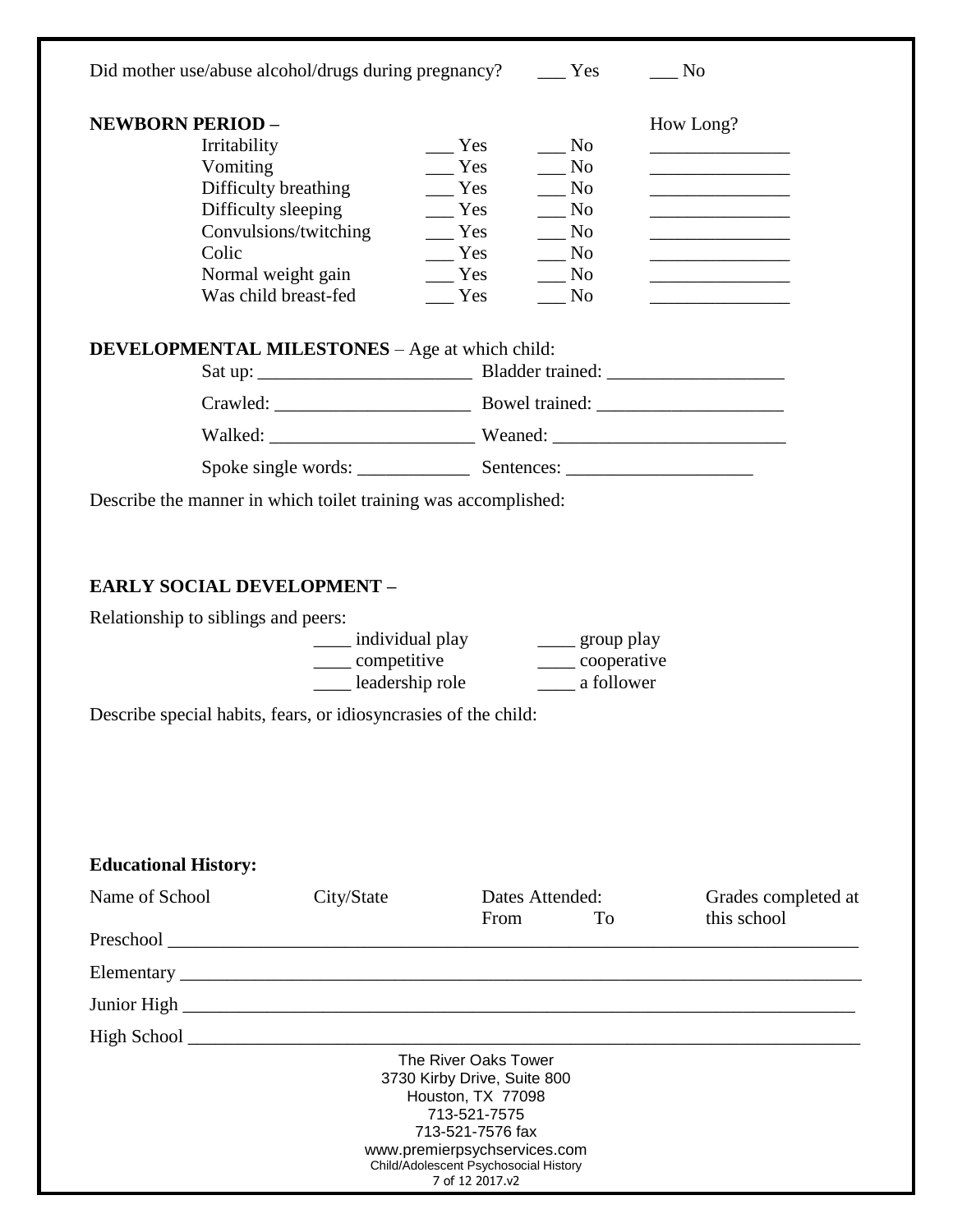| Type of classes: _______ regular<br>__ learning disability<br>$\_\_$ continuation<br>__ opportunity<br><u>e</u> motionally handicapped<br>$\equiv$ other                                                 |                   |                                                                          |
|----------------------------------------------------------------------------------------------------------------------------------------------------------------------------------------------------------|-------------------|--------------------------------------------------------------------------|
| Did child skip a grade? ______ Yes _______ No ______ Repeat a grade? _____ Yes _______ No<br>(If yes, please explain in detail.)                                                                         |                   |                                                                          |
| Did child have any specific learning difficulties?                                                                                                                                                       | Yes               | $\frac{N_0}{N_0}$                                                        |
| Has child ever had a tutor or other special help with schoolwork?                                                                                                                                        | $\frac{1}{1}$ Yes | $\equiv$ No                                                              |
| Does child attend school on a regular basis?                                                                                                                                                             |                   | $Yes$ No                                                                 |
| Does child appear motivated for school?                                                                                                                                                                  |                   | $\frac{1}{\sqrt{1-\frac{1}{c}}}$ Yes $\frac{1}{\sqrt{1-\frac{1}{c}}}$ No |
| Has child ever been suspended or expelled?                                                                                                                                                               | $\equiv$ Yes      | $\overline{\phantom{0}}$ No                                              |
| <b>Academic Performance:</b>                                                                                                                                                                             |                   |                                                                          |
|                                                                                                                                                                                                          |                   |                                                                          |
|                                                                                                                                                                                                          |                   |                                                                          |
|                                                                                                                                                                                                          |                   |                                                                          |
|                                                                                                                                                                                                          |                   |                                                                          |
| Does child participate in extracurricular activities?<br>(explain)                                                                                                                                       | Yes               | $\overline{\text{No}}$                                                   |
|                                                                                                                                                                                                          |                   |                                                                          |
| What are child's educational aspirations? ____ quit school<br>__ graduate from high school<br>$\_\_$ go to college                                                                                       |                   |                                                                          |
| Has child had special testing in school? (If yes, what were the results?)                                                                                                                                |                   |                                                                          |
| Psychological ______ Yes<br>Vocational<br>$\frac{N_0}{N_0}$<br>$\rule{1em}{0.15mm}$ Yes                                                                                                                  | N <sub>o</sub>    |                                                                          |
| List child's special interests, hobbies, skills:                                                                                                                                                         |                   |                                                                          |
|                                                                                                                                                                                                          |                   |                                                                          |
|                                                                                                                                                                                                          |                   |                                                                          |
| Has the child ever had difficulty with the police? _______ Yes<br>No.                                                                                                                                    |                   |                                                                          |
| The River Oaks Tower<br>3730 Kirby Drive, Suite 800<br>Houston, TX 77098<br>713-521-7575<br>713-521-7576 fax<br>www.premierpsychservices.com<br>Child/Adolescent Psychosocial History<br>8 of 12 2017.v2 |                   |                                                                          |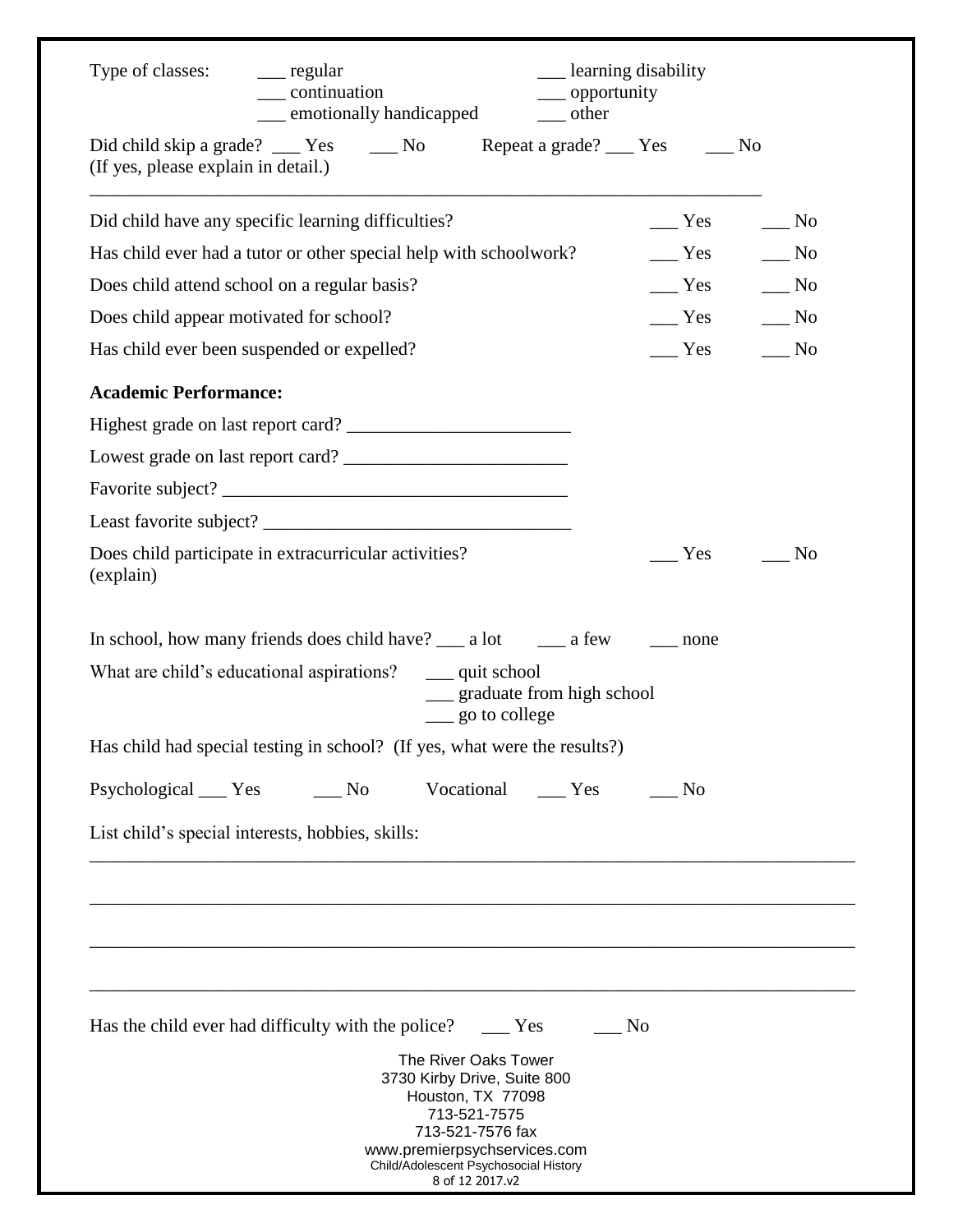| (if yes, explain)                                                                                                                                                                     |
|---------------------------------------------------------------------------------------------------------------------------------------------------------------------------------------|
|                                                                                                                                                                                       |
| Has the child ever appeared in juvenile court? The Yes<br>$\overline{\phantom{0}}$ No<br>(if yes, explain)                                                                            |
| Has the child ever been on probation? _________ Yes<br>$\frac{1}{\sqrt{10}}$                                                                                                          |
| Probation Officer<br>From<br>To<br>Reason                                                                                                                                             |
|                                                                                                                                                                                       |
|                                                                                                                                                                                       |
| Has the child ever been employed?<br>Yes<br>$\frac{1}{\sqrt{10}}$ No                                                                                                                  |
| Employer<br>How long?<br>Job                                                                                                                                                          |
|                                                                                                                                                                                       |
|                                                                                                                                                                                       |
|                                                                                                                                                                                       |
| Additional comments(if any):                                                                                                                                                          |
|                                                                                                                                                                                       |
|                                                                                                                                                                                       |
|                                                                                                                                                                                       |
|                                                                                                                                                                                       |
|                                                                                                                                                                                       |
|                                                                                                                                                                                       |
| The River Oaks Tower<br>3730 Kirby Drive, Suite 800<br>Houston, TX 77098<br>713-521-7575<br>713-521-7576 fax<br>www.premierpsychservices.com<br>Child/Adolescent Psychosocial History |
| 9 of 12 2017.v2                                                                                                                                                                       |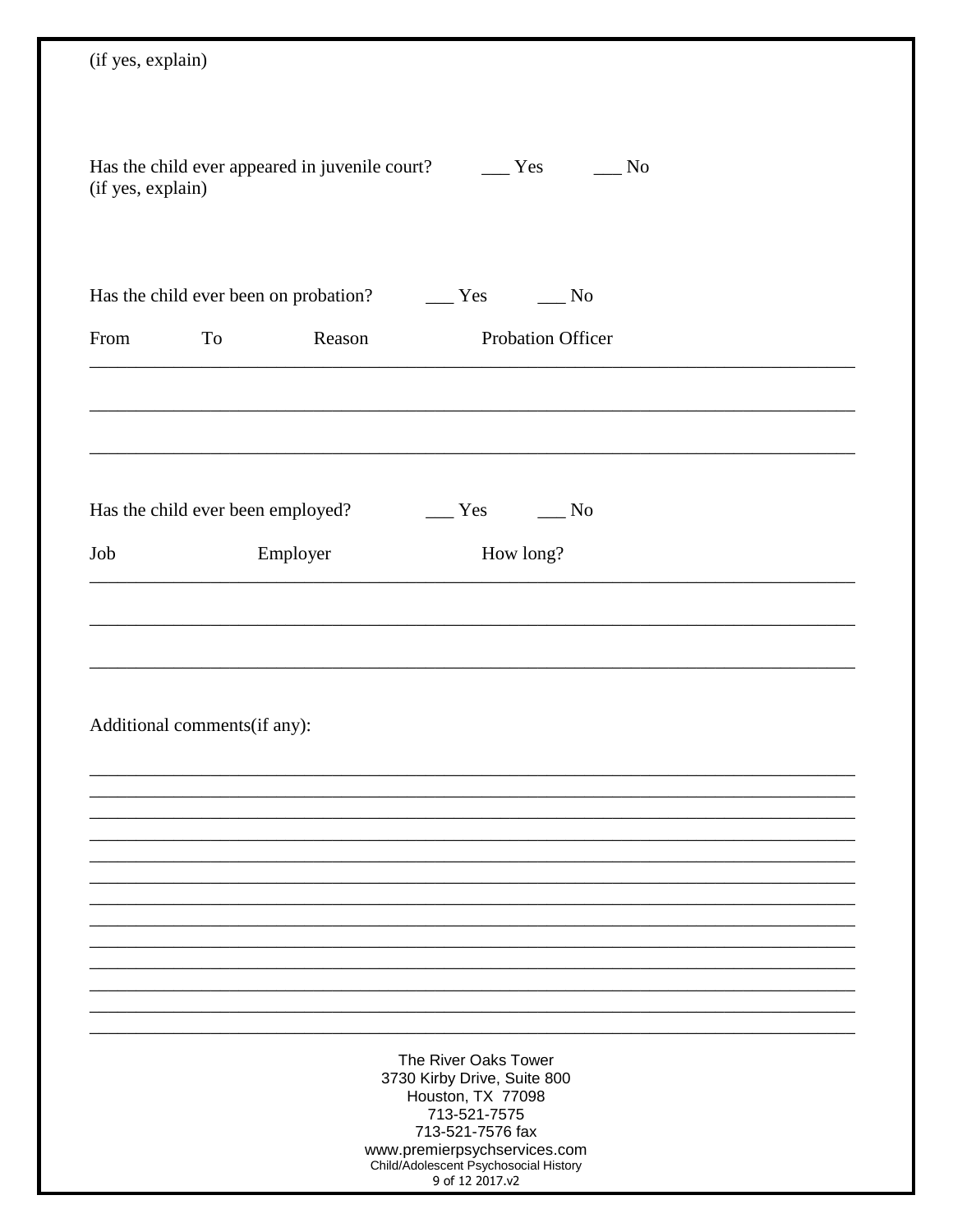Therapist

Date

The River Oaks Tower 3730 Kirby Drive, Suite 800<br>Houston, TX 77098 713-521-7575 713-521-7576 fax www.premierpsychservices.com<br>Child/Adolescent Psychosocial History<br>10 of 12 2017.v2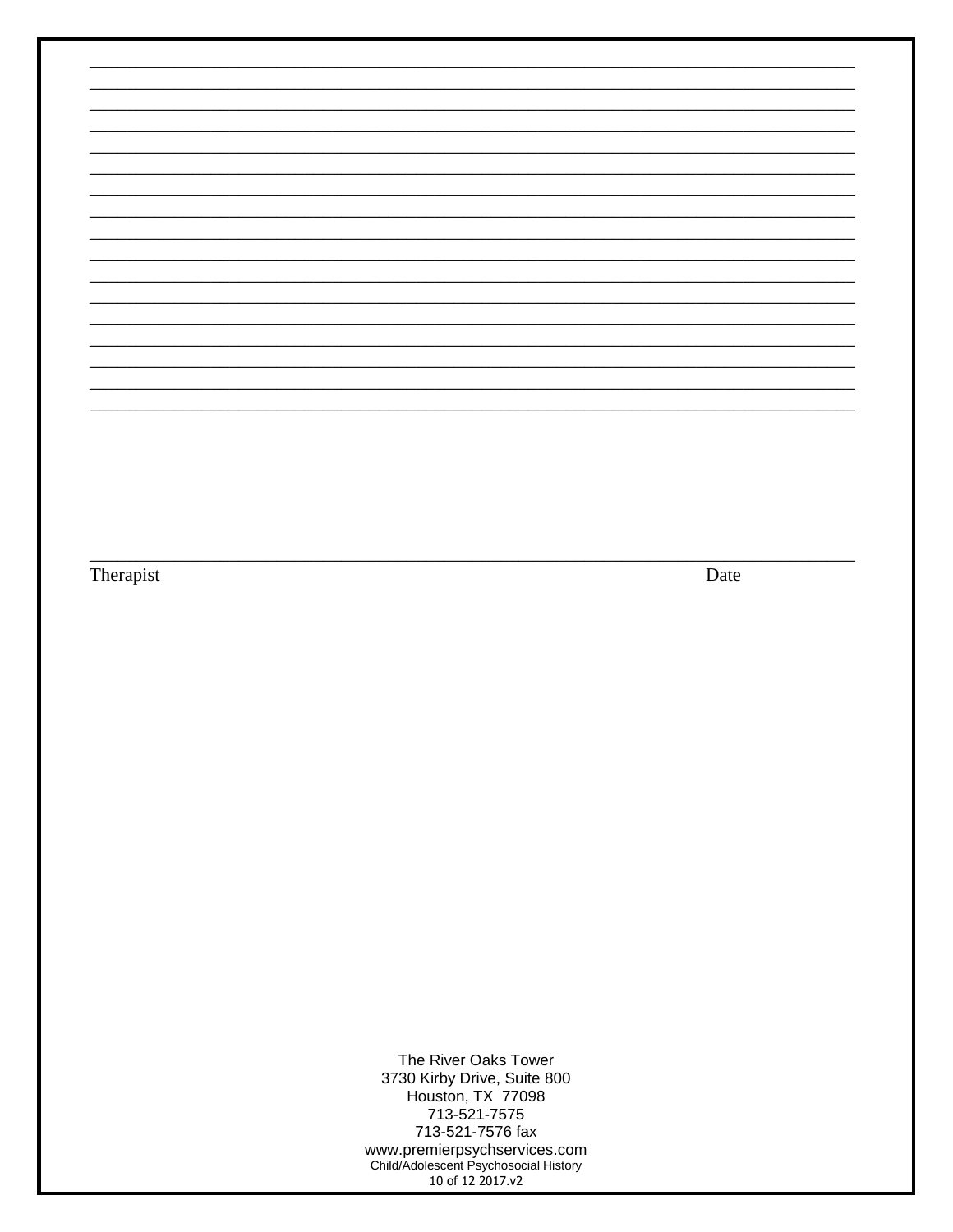## **Child Checklist of Concerns**

Name: \_\_\_\_\_\_\_\_\_\_\_\_\_\_\_\_\_\_\_\_\_\_\_\_\_\_\_\_\_\_\_\_\_\_\_\_\_\_ Date: \_\_\_\_\_\_\_\_\_\_\_\_\_\_\_\_\_\_\_\_\_\_\_\_

This checklist contains concerns (as well as positive traits) that apply mostly to children; therefore, mark any items that describe your child. Feel free to add any others at the end under "Any other characteristics."

- \_\_ Affectionate
- \_\_ Argues, "talks back," smart-alecky, defiant
- \_\_ Bullies/intimidates, teases, inflicts pain on others, is bossy to others, picks on, provokes
- \_\_ Cheats
- \_\_ Cruel to animals
- \_\_ Concern for others
- \_\_ Conflicts with parents over persistent rule breaking, money, chores, homework, grades
- \_\_ Complains
- \_\_ Cries easily, feelings are easily hurt
- \_\_ Dawdles, procrastinates, wastes time
- \_\_ Difficulties with parent's paramour/new marriage/new family
- \_\_ Dependent, immature
- \_\_ Developmental delays
- \_\_ Disrupts family activities
- \_\_ Disobedient, uncooperative, refuses, noncompliant, doesn't follow rules
- \_\_ Distractible, inattentive, poor concentration, daydreams, slow to respond
- \_\_ Dropping out of school
- \_\_ Drug or alcohol use
- \_\_ Eating poor manners, refuses, appetite increase or decrease, odd combinations, overeats
- \_\_ Exercise problems
- \_\_ Extracurricular activities interfere with academics
- \_\_ Failure in school
- \_\_ Fearful
- \_\_ Fighting, hitting, violent, aggressive, hostile, threatens, destructive
- \_\_ Fire setting
- \_\_ Friendly, outgoing, social
- \_\_ Hypochondria, always complains of feeling sick
- \_\_ Immature, "clowns around," has only younger playmates
- \_\_ Imaginary playmates, fantasy
- \_\_ Independent
- \_\_ Interrupts, talks out, yells
- \_\_ Lacks organization, unprepared
- \_\_ Lacks respect for authority, insults, dares, provokes, manipulates
- \_\_ Learning disability
- \_\_ Legal difficulties truancy, loitering, panhandling, drinking, vandalism, stealing, fights
- \_\_ Likes to be alone, withdraws, isolates
- $\equiv$  Lying
- \_\_ Low frustration tolerance, irritability
- \_\_ Mental retardation
- \_\_ Moody

The River Oaks Tower 3730 Kirby Drive, Suite 800 Houston, TX 77098 713-521-7575 713-521-7576 fax www.premierpsychservices.com Child/Adolescent Psychosocial History 11 of 12 2017.v2